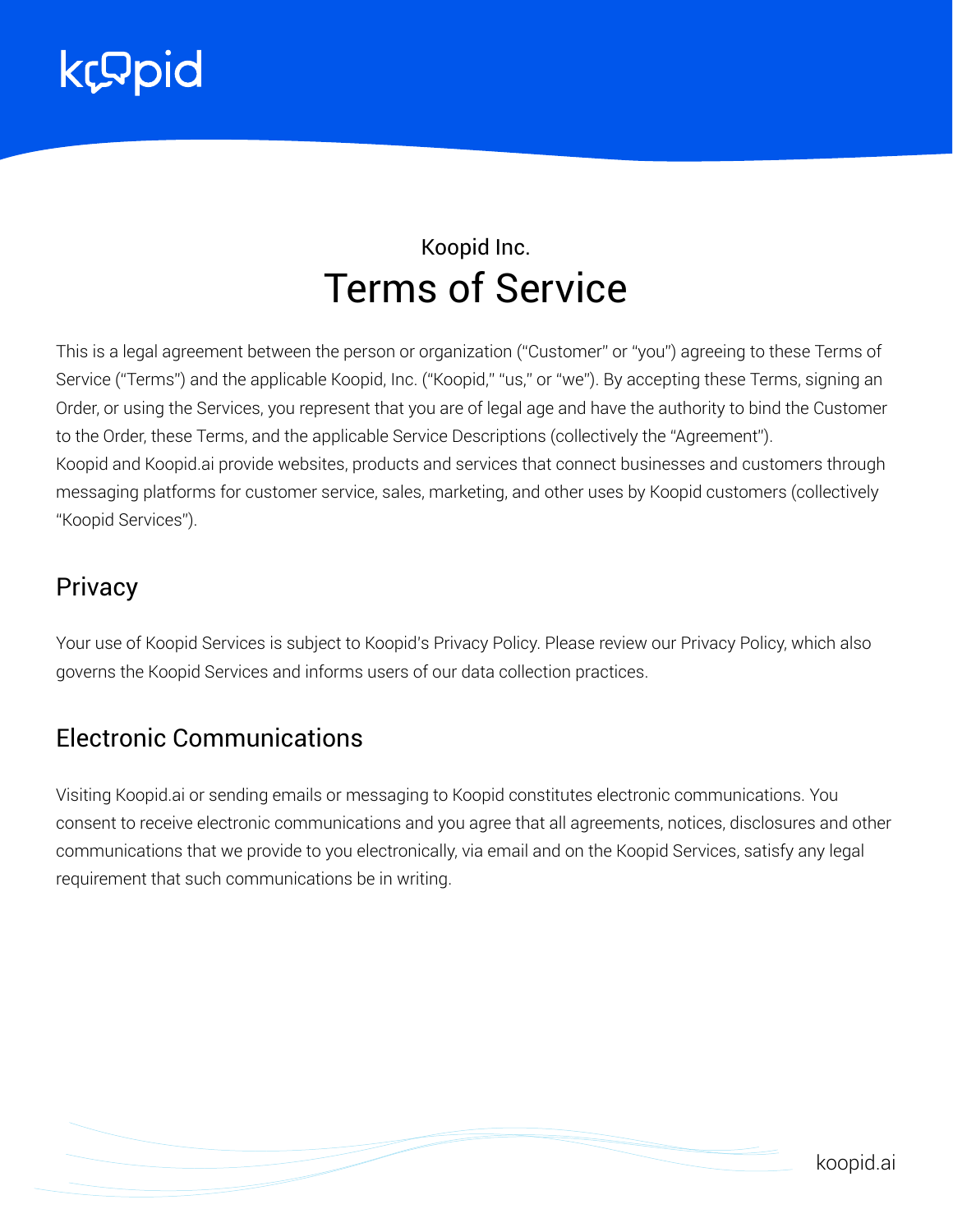### Your Account

If you use Koopid Services, you are responsible for maintaining the confidentiality of your account and password and for restricting access to your computer, and you agree to accept responsibility for all activities that occur under your account or password. You may not assign or otherwise transfer your account to any other person or entity. You acknowledge that Koopid is not responsible for 3rd party access to your account that results from theft or misappropriation of your account. Koopid and its associates reserve the right to refuse or cancel service, terminate accounts, or remove or edit content in our sole discretion.

### Children Under Thirteen

Koopid does not knowingly collect, either online or offline, personal information from persons under the age of thirteen. If you are under 18, you may use Koopid Services only with permission of a parent or guardian.

# Cancellation / Refund Policy

You may cancel your subscription at any time. Cancellations are effective at the end of the month 30 days past cancellation notification date by you. Payment is due through the end of the cancellation effective date. Cancellations do not qualify for a refund of previous payments. Any direct service contract between you and Koopid overrides this document and cancelation policy.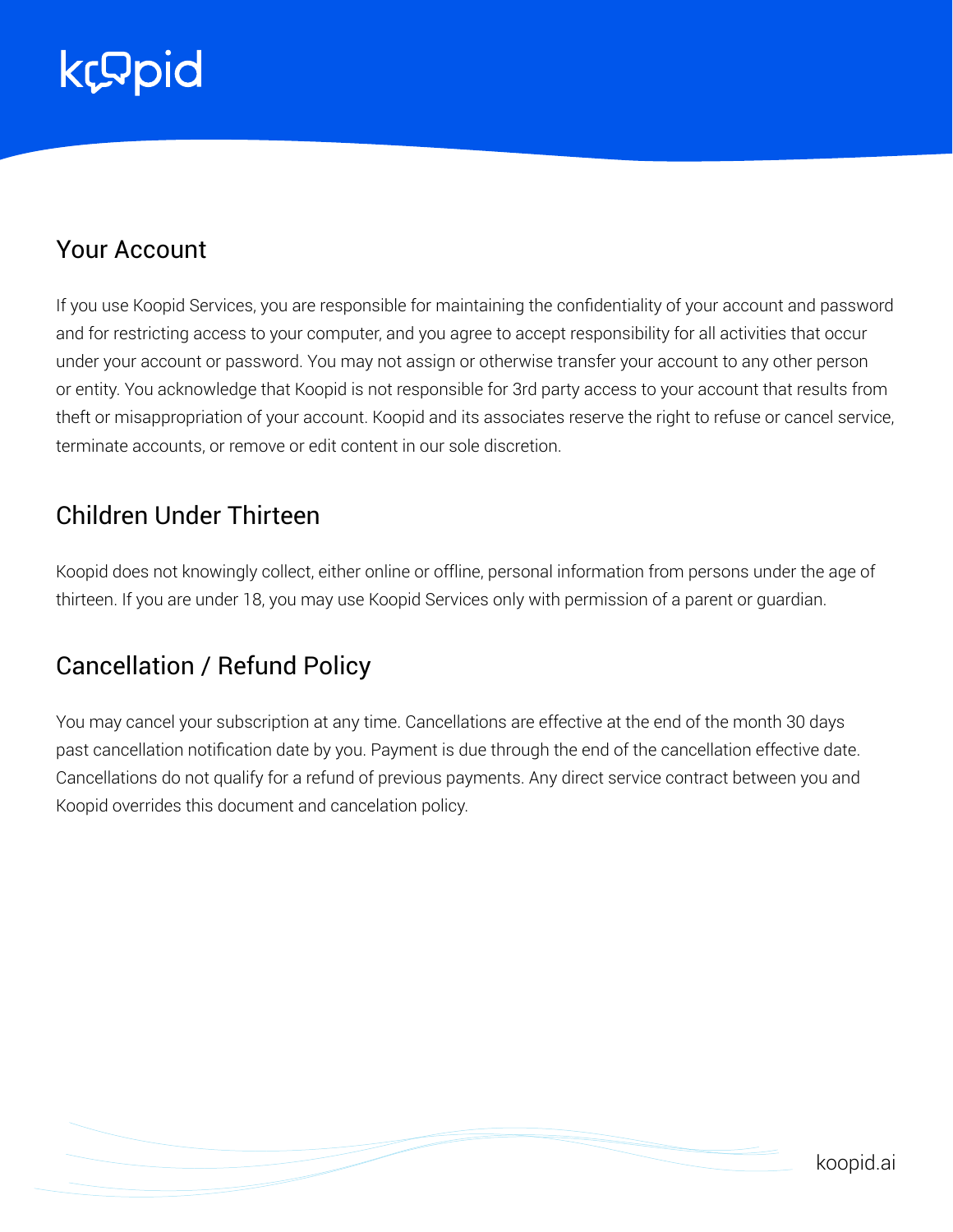# Links to Third Party Sites / Third Party Services

Koopid Services may contain links to other websites (Linked Sites"). The Linked Sites are not under the control of Koopid and Koopid is not responsible for the contents of any Linked Site, including without limitation any link contained in a Linked Site, or any changes or updates to a Linked Site. Koopid is providing these links to you only as a convenience, and the inclusion of any link does not imply endorsement by Koopid of the site or any association with its operators.

Certain services made available via Koopid.ai or Koopid Services are delivered by third party sites and organizations. By using any product, service or functionality originating from the Koopid.ai domain, you hereby acknowledge and consent that Koopid may share such information and data with any 3rd party with whom Koopid has a contractual relationship to provide the requested product, service or functionality on behalf of Koopid Service users and customers.

### Emergency Use

You understand that Koopid Services (a) are not designed or intended for use during emergency activities, and (b) do not allow and should not be used for calls to emergency services numbers (e.g., 911(U.S.), or 999 and 112 (UK)). We are not a "Dial-tone" Provider. In the event of an emergency while using any Koopid services, hang up and dial your local emergency number. You must utilize the telephone service provided by your local carrier to make an emergency call.

### Security Emergencies

If we reasonably determine that the security of Koopid Services or infrastructure may be compromised due to hacking attempts, denial of service attacks, or other malicious activities, we may temporarily suspend Koopid Services and we will take action to promptly resolve any security issues. We will notify you of any suspension or other action taken for security reasons.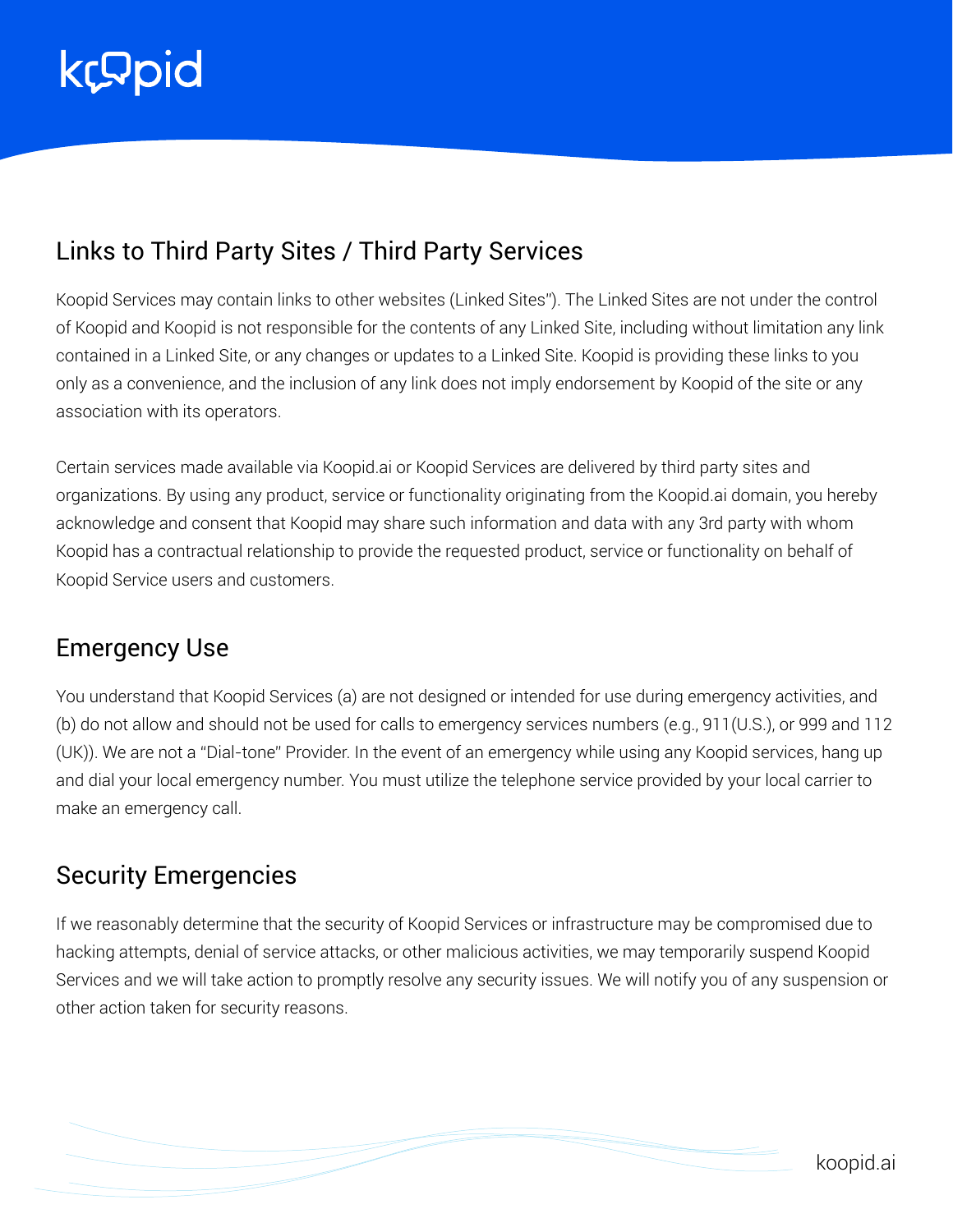### Recording

Certain Koopid Services provide functionality that allows you to record audio, video and data shared during sessions. You are solely responsible for complying with all applicable laws in the relevant jurisdictions while using recording functionality. We disclaim all liability for your recording of audio, video or data, and you agree to hold us harmless from damages or liabilities related to the recording of any audio, video, or data.

### No Unlawful or Prohibited Use / Intellectual Property

You are granted a non-exclusive, non-transferable, revocable license to access and use Koopid Services strictly in accordance with these terms of use. As a condition of your use of Koopid Services, you warrant to Koopid that you will not use Koopid Services for any purpose that is unlawful or prohibited by these Terms. You may not use Koopid Services in any manner which could damage, disable, overburden, or impair Koopid Services or interfere with any other party's use and enjoyment of Koopid Services. You may not obtain or attempt to obtain any materials or information through any means not intentionally made available or provided for through Koopid Services.

All content included as part of Koopid Services, such as text, graphics, logos, images, as well as the compilation thereof, and any software used on Koopid Services, is the property of Koopid or its suppliers and protected by copyright and other laws that protect intellectual property and proprietary rights. You agree to observe and abide by all copyright and other proprietary notices, legends, or other restrictions contained in any such content and will not make any changes thereto.

You will not modify, publish, transmit, reverse engineer, participate in the transfer or sale, create derivative works, or in any way exploit any of the content, in whole or in part, found on Koopid Services. Koopid content is not for resale. Your use of Koopid Services does not entitle you to make any unauthorized use of any protected content, and in particular you will not delete or alter any proprietary rights or attribution notices in any content. You will use protected content solely for your personal use, and will make no other use of the content without the express written permission of Koopid and the copyright owner. You agree that you do not acquire any ownership rights in any protected content. We do not grant you any licenses, express or implied, to the intellectual property of Koopid or our licensors except as expressly authorized by these Terms.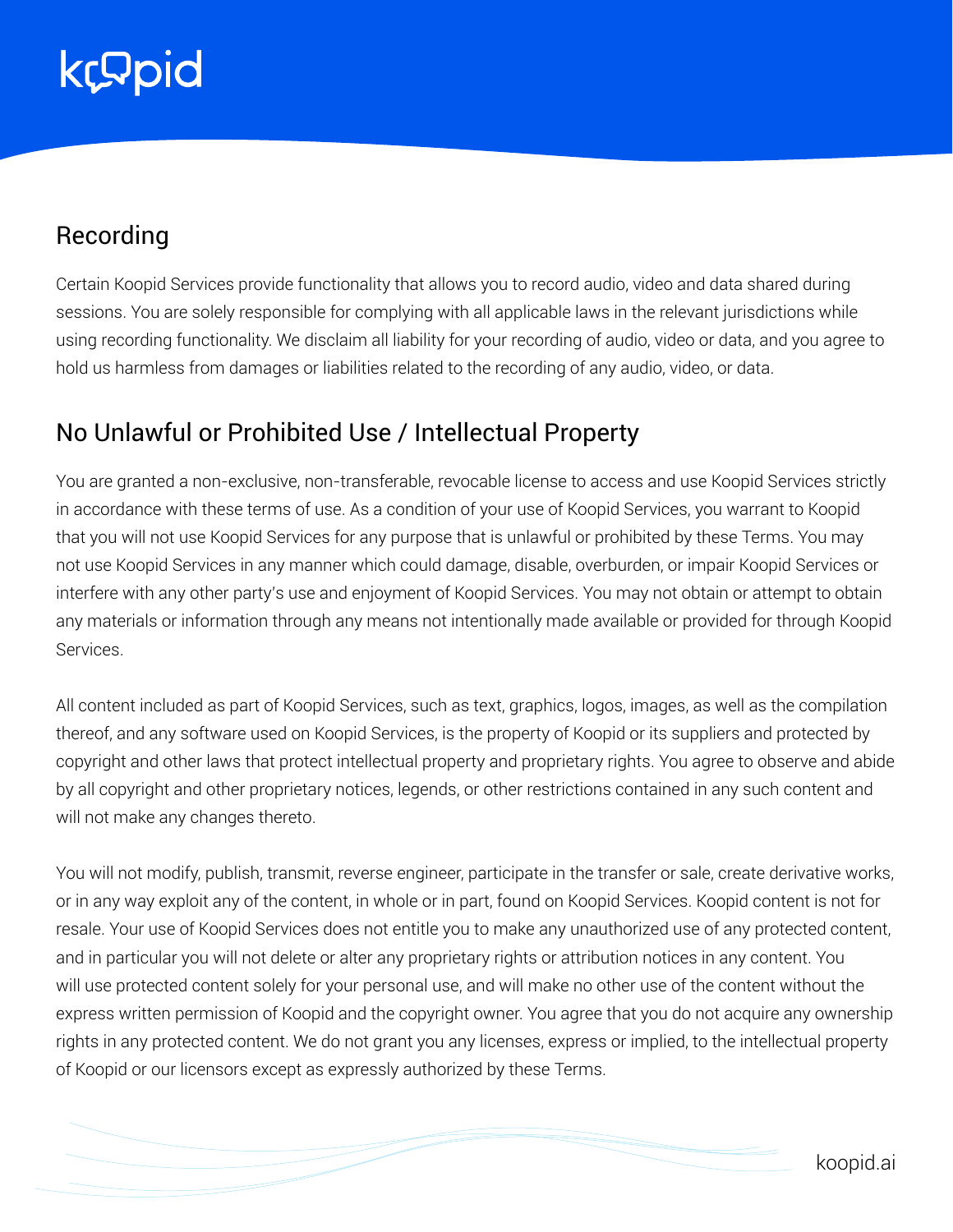# Third Party Accounts

You will be able to connect your Koopid account to 3rd party accounts. By connecting your Koopid account to your 3rd party account, you acknowledge and agree that you are consenting to the continuous release of information about you to others (in accordance with your privacy settings on those 3rd party sites). If you do not want information about you to be shared in this manner, do not use this feature.

### International Users

Koopid Services are controlled, operated and administered by Koopid from our offices within the USA. If you access Koopid Services from a location outside the USA, you are responsible for compliance with all local laws. You agree that you will not use the Koopid Content accessed through Koopid Services in any country or in any manner prohibited by any applicable laws, restrictions or regulations.

### Indemnification

You agree to indemnify, defend and hold harmless Koopid, its officers, directors, employees, agents and 3rd parties, for any losses, costs, liabilities and expenses (including reasonable attorney's fees) relating to or arising out of your use of or inability to use Koopid Services, any user postings made by you, your violation of any terms of this Agreement or your violation of any rights of a 3rd party, or your violation of any applicable laws, rules or regulations. Koopid reserves the right, at its own cost, to assume the exclusive defense and control of any matter otherwise subject to indemnification by you, in which event you will fully cooperate with Koopid in asserting any available defenses.

Koopid will defend You, at Koopid's expense, against any Claim, as defined below, and will indemnify You as provided for in this Section for any judgments, settlements and court awarded attorney's fees resulting from a Claim. Koopid's obligations under this Section are conditioned on the following: (i) You promptly notify Koopid of the Claim in writing upon You being made aware of the Claim; (ii) You give Koopid sole authority and control of the defense and (if applicable) settlement of the Claim, and (iii) You provide all information and assistance reasonably requested by Koopid to handle the defense or settlement of the Claim. Claim means any cause of action in a third-party action, suit or proceeding against You alleging that Koopid Content infringes a patent, copyright or trademark and/or breaches any applicable laws or regulations.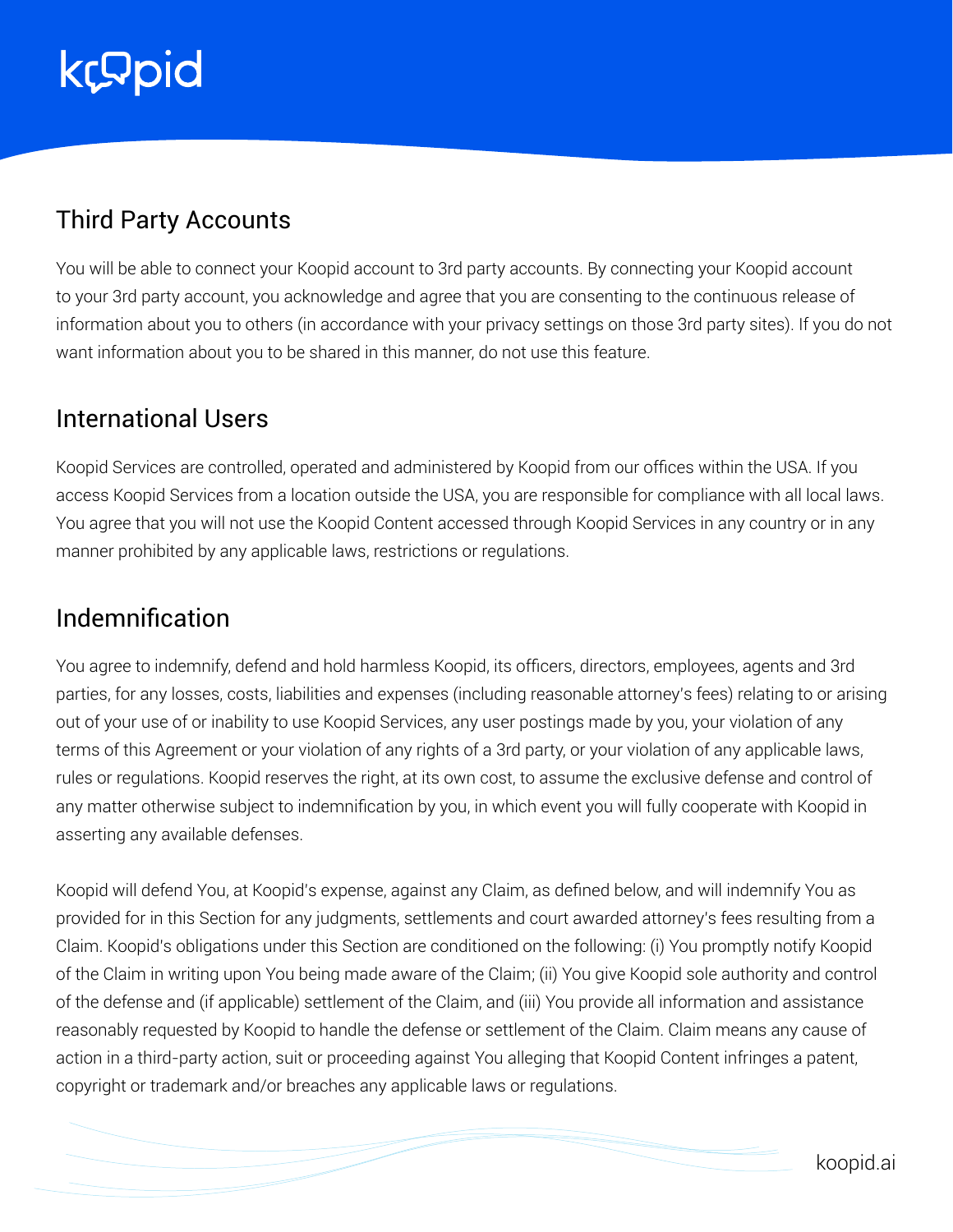# Arbitration

In the event the parties are not able to resolve any dispute between them arising out of or concerning these Terms and Conditions, or any provisions hereof, whether in contract, tort, or otherwise at law or in equity for damages or any other relief, then such dispute shall be resolved only by final and binding arbitration pursuant to the Federal Arbitration Act, conducted by a single neutral arbitrator and administered by the American Arbitration Association, or a similar arbitration service selected by the parties, in a location mutually agreed upon by the parties. The arbitrator's award shall be final, and judgment may be entered upon it in any court having jurisdiction. In the event that any legal or equitable action, proceeding or arbitration arises out of or concerns these Terms and Conditions, the prevailing party shall be entitled to recover its costs and reasonable attorney's fees. The parties agree to arbitrate all disputes and claims in regards to these Terms and Conditions or any disputes arising as a result of these Terms and Conditions, whether directly or indirectly, including Tort claims that are a result of these Terms and Conditions. The parties agree that the Federal Arbitration Act governs the interpretation and enforcement of this provision. The entire dispute, including the scope and enforceability of this arbitration provision shall be determined by the Arbitrator. This arbitration provision shall survive the termination of these Terms and Conditions.

### Class Action Waiver

Any arbitration under these Terms and Conditions will take place on an individual basis; class arbitrations and class/representative/collective actions are not permitted. The parties agree that a party may bring claims against the other only in each individual's capacity, and not as a plaintiff or class member in any putative class, collective, and/or representative proceeding, such as in the form of a private attorney general action against the other. Further, unless both you and Koopid agree otherwise, the arbitrator may not consolidate more than one person's claims, and may not otherwise preside over any form of a representative or class proceeding.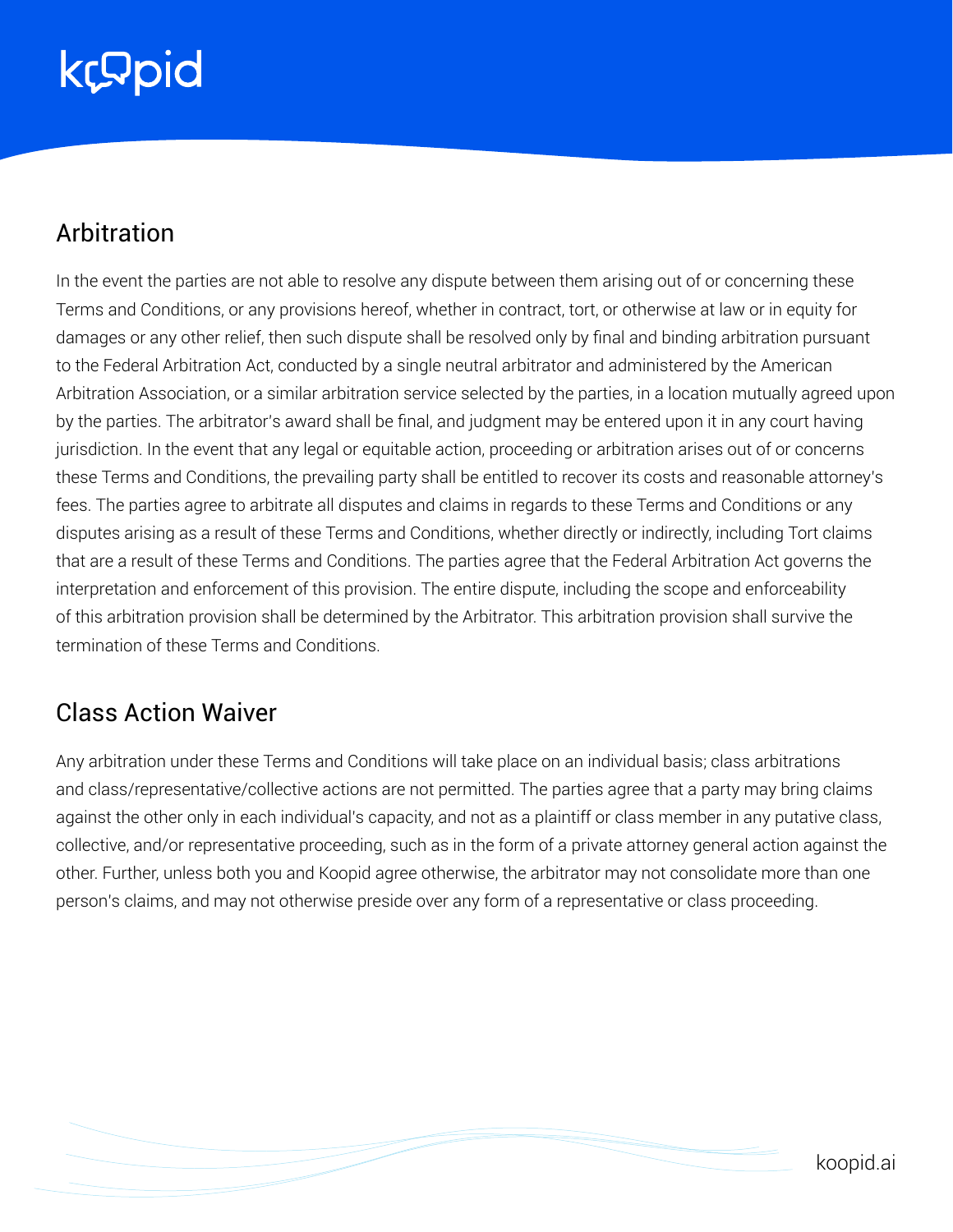# Liability Disclaimer

The information, software, products, and services includes in or available through the site may include inaccuracies or typographical errors. Changes are periodically added to the information herein. Koopid, Inc and/ or its suppliers may make improvements and/or changes in the site at any time.

Koopid, Inc and/or its suppliers make no representations about the suitability, reliability, availability, timeliness, and accuracy of the information, software, products, services and related graphics contained on the site for any purpose. To the maximum extent permitted by applicable law, all such information, software, products, services, and related graphics are provided "as is" without warranty or condition of any kind. Koopid, Inc and/or its suppliers hereby disclaim all warranties and conditions with regard to this information, software, products, services, and related graphics, including all implied warranties or conditions of merchantability, fitness for a particular purpose, title, and non-infringement.

To the maximum extent permitted by applicable law, in no event shall Koopid, Inc and/or its suppliers be liable for any direct, indirect, punitive, incidental, special, consequential damages or any damages whatsoever including, without limitation, damages for loss of use, data or profits, arising out of or in any way connected with the use or performance of the site, with the delay or inability to use the site or related services, the provision of or failure to provide services, or for any information, software, products, services, and related graphics obtained through the site, or otherwise arising out of the use of the site, whether based on contract, tort, negligence, strict liability or otherwise, even if Koopid, Inc or any of its suppliers has been advised of the possibility of damages. Because some states/jurisdictions do not allow the exclusion or limitation, they may not apply to you. If you are dissatisfied with any portion of the site, or with any of these terms of use, your sole and exclusive remedy is to discontinue using the site.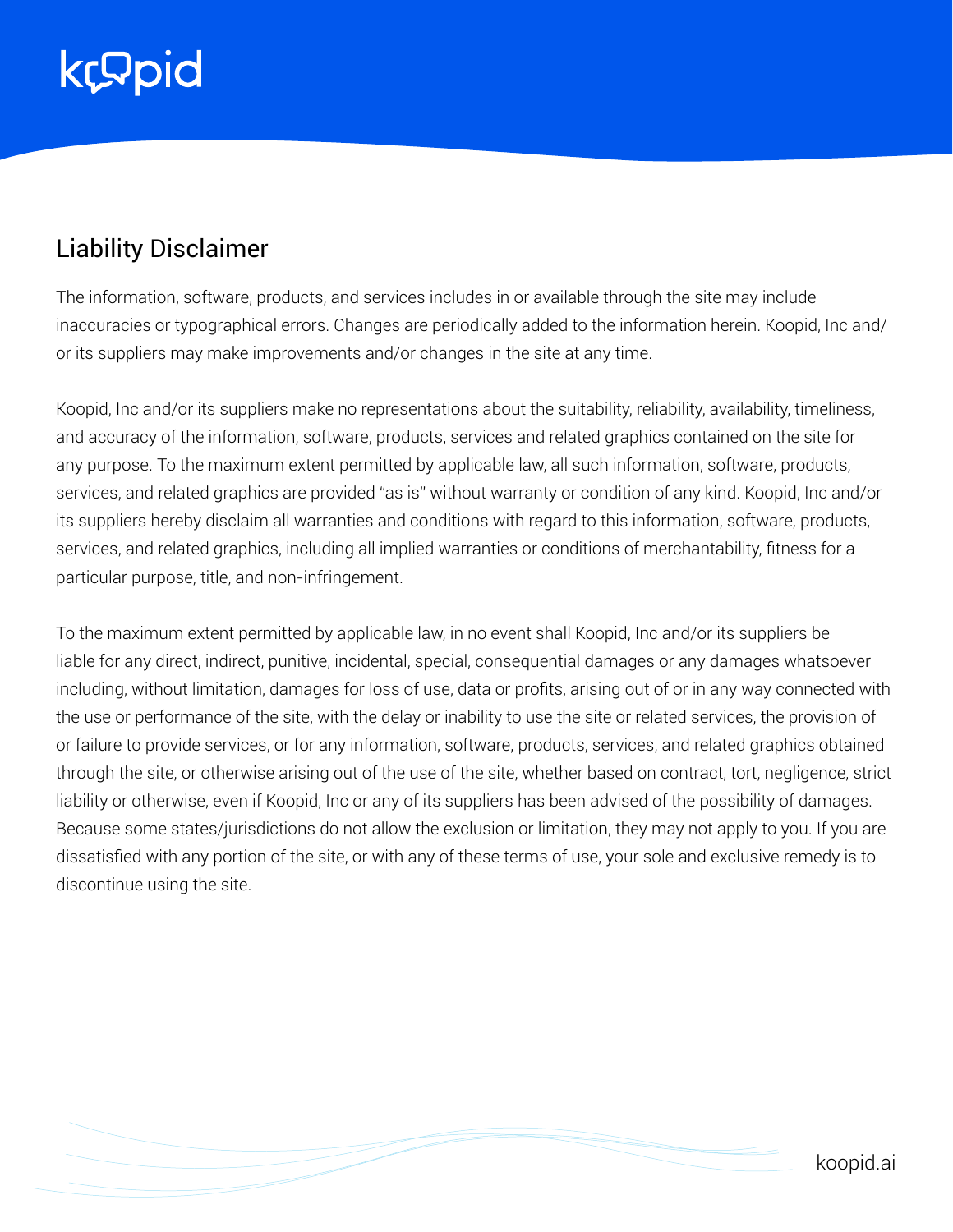### Termination / Access Restriction

Koopid reserves the right, in its sole discretion, to terminate your access to Koopid Services and the related web sites or any portion thereof at any time, without notice. To the maximum extent permitted by law, this agreement is governed by the laws of the State of Delaware and you hereby consent to the exclusive jurisdiction and venue of courts in Delaware in all disputes arising out of or relating to the use of Koopid Services. Use of Koopid Services is unauthorized in any jurisdiction that does not give effect to all provisions of these Terms, including, without limitation, this section.

You agree that no joint venture, partnership, employment, or agency relationship exists between you and Koopid as a result of this agreement or use of Koopid Services. Koopid's performance of this agreement is subject to existing laws and legal process, and nothing contained in this agreement is derogation of Koopid's right to comply with governmental, court and law enforcement requests or requirements relating to your use of Koopid Services or information provided to or gathered by Koopid with respect to such use. If any part of this agreement is determined to be invalid or unenforceable pursuant to applicable law including, but not limited to, the warranty disclaimers and liability limitations set forth above, then the invalid or unenforceable provision will be deemed superseded by a valid, enforceable provision that most closely matches the intent of the original provision and the remainder of the agreement shall continue in effect.

Unless otherwise specified herein, this agreement constitutes the entire agreement between the user and Koopid with respect to Koopid Services and it supersedes all prior or contemporaneous communications and proposals, whether electronic, oral or written, between the user and Koopid with respect to Koopid Services. A printed version of this agreement and of any notice given in electronic form shall be admissible in judicial or administrative proceedings based upon or relating to this agreement to the same extent and subject to the same conditions as other business documents and records originally generated and maintained in printed form. It is the express wish to the parties that this agreement and all related documents be written in English.